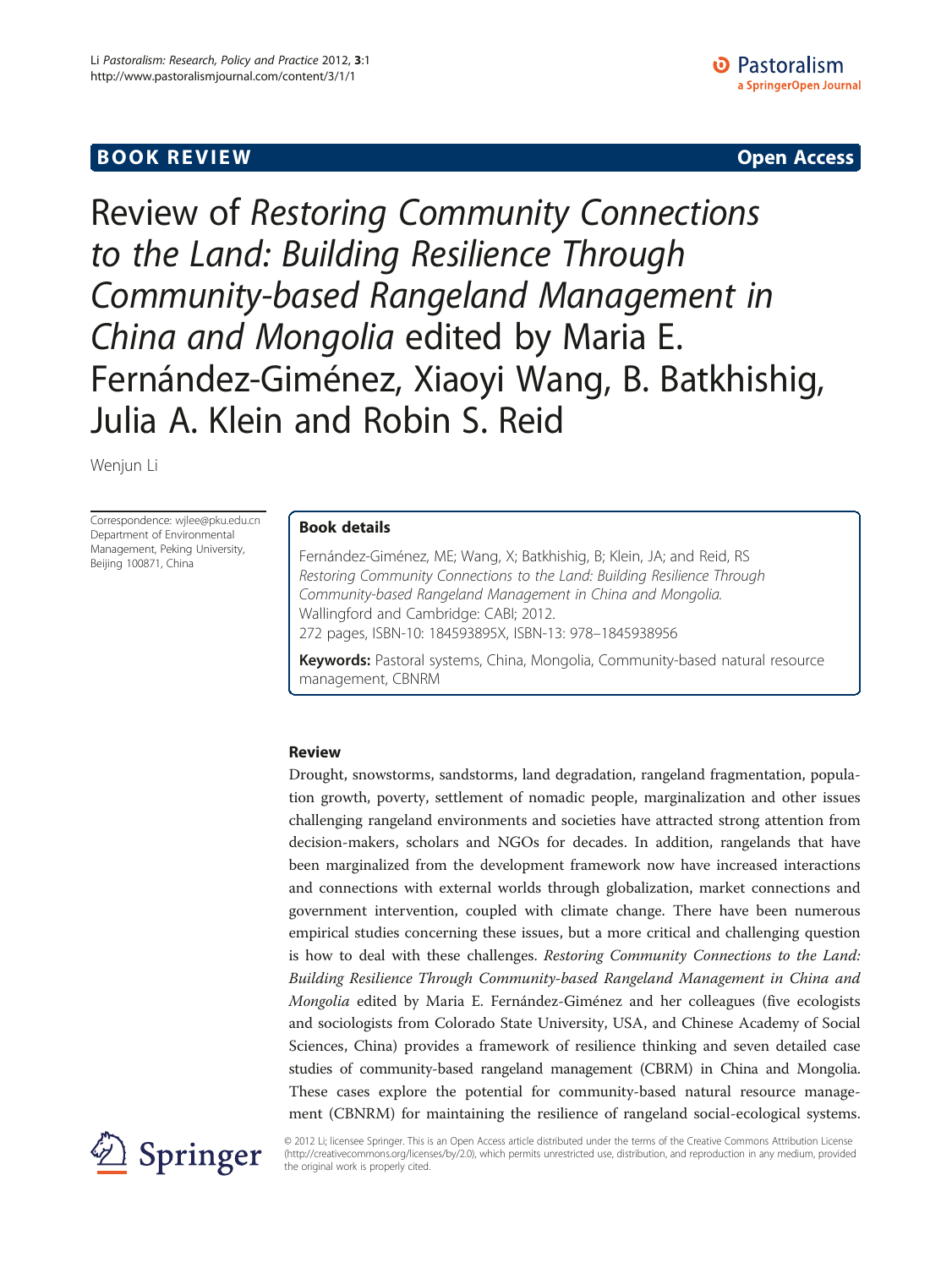This book contributes precious insights and experiences from Inner Asia to the field of rangeland management and pastoral development, which used to be dominated by studies in Africa.

The authors have developed a conceptual framework based on social-ecological system theory and resilience thinking, and organized their case studies within that framework. The book is an outcome of a 'collaborative, interdisciplinary research of pastoral practices (IDR) across three scales of examinations: disciplines (e.g. hydrology, climatology, resources management), culture (e.g. China, Mongolia, USA) and sectors (e.g. government agents, non-governmental organizations, stakeholders)' (p. 48).

The core of this book is seven case studies of CBRM in China and Mongolia written by 33 authors, who describe how herders in diverse social contexts (China and Mongolia), ecosystems (forest-steppe, typical steppe, desert-steppe and alpine grassland) and cultural backgrounds (Mongolian, Han, Kazakh and Tibetan) manage their grasslands. The case studies are not written in the same structure, but rather 'each case study has its unique and illustrative attributes that make place-based experiences distinct, richly woven, and beyond generalization' (p. 30). For example, the Pifang case study focuses on how to foster institutions that support democratic consultation between herders and local government, and provide herders with opportunities for playing an active role in grassland conservation. In the Sonid Left Banner case, a cooperative made up of seven families changed their initial objective of boosting incomes through better participation in the market, and instead focused on improving their ability to cope with natural disasters. The Altay case describes the traditional CBRM practices of Kazakh pastoralists and how these were gradually weakened under climatic and social changes. This case further discusses how the development of social resilience weakened resilience of local natural ecosystem. The Maqu case focuses on the Household Responsibility System which induced semiprivate property rights of rangeland in pastoral areas where common property had been practiced for hundreds of years. This analysis compares the ecological outcomes and economic efficiency of grassland management models based on single versus multiple households. In the Huolonggou case, the authors wrote their story from the perspective of herders. They talked about how local Tibetan pastoralists identified the environmental problems they were facing and how they conserved and restored the ecosystem through informal rules, a micro-credit system and modern technologies. The Jinst case compares the outcomes of communities who practiced CBRM with those who did not, in terms of four aspects of social-ecological system resilience. In this case study, the authors paid more attention to theoretical analysis and only briefly describe how the CBRM groups operated. In contrast, the Ikhtamir case describes in detail how Pasture User Groups work and how such groups helped to re-establish rules and order in rangeland utilization after communes were dismantled. From these case studies with different focuses, readers can see the innovative capabilities of pastoralists in different situations and the diversity of CBRM, as well as the unique research methods, interests and writing styles of the chapter authors.

Based on the summary of the case studies, this book explores several questions: What factors contributed to the emergence of CBRM? What organizational models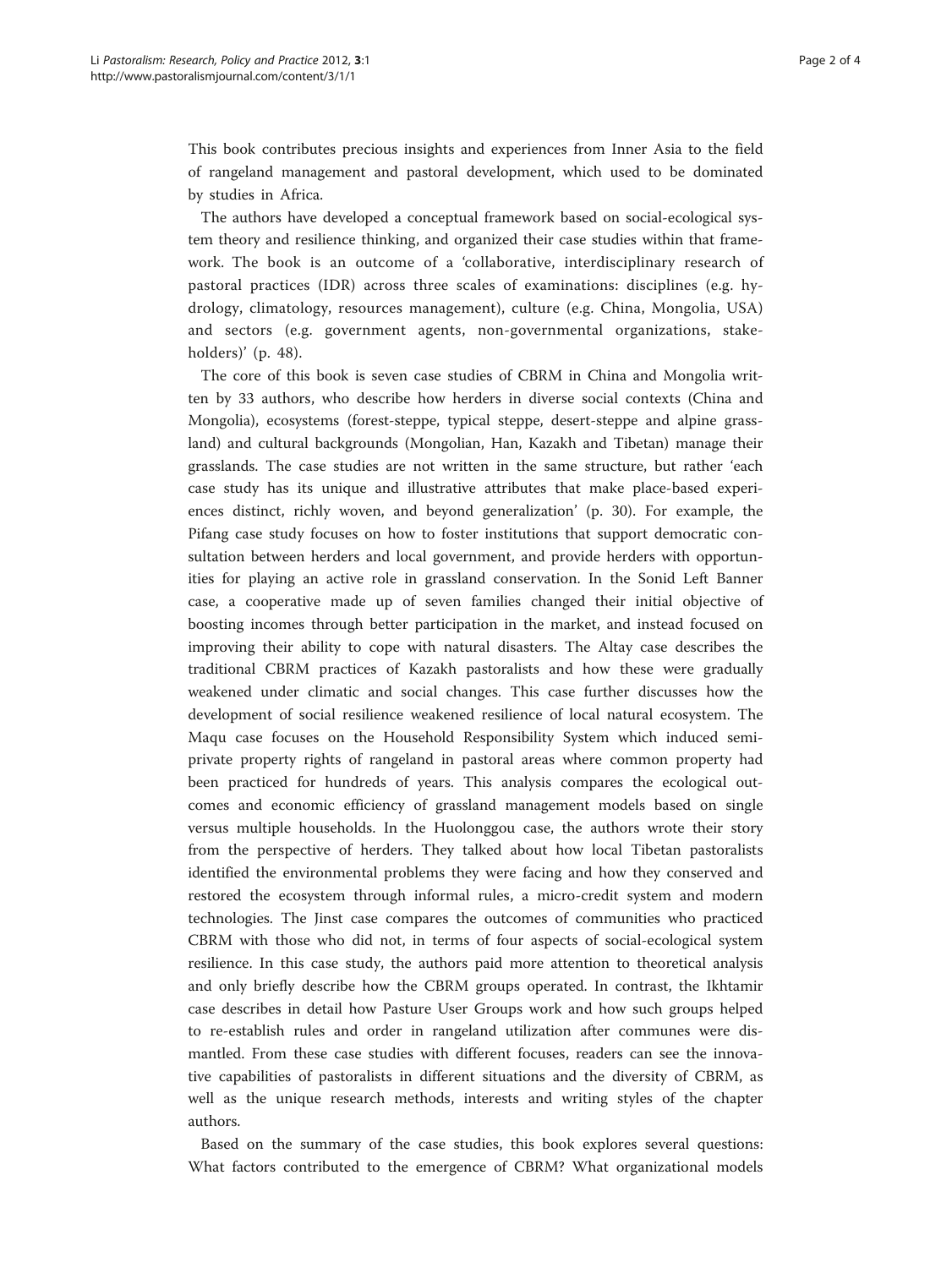and management strategies were employed in these cases? What was common? What were the outcomes of CBRM? What challenges were being faced? How did CBRM help to improve the resilience of social-ecological system? The summary of the book reflects on the case studies in a systematic manner, although the case studies are so diverse, informative and unique that it is hard to draw simple conclusions, and especially difficult to make strict and effective comparisons among case studies. This may be the reason why the authors have failed to generate some new perspectives on CBRM and resilience. In fact, it is possible to answer some more profound questions through comparative analyses of these case studies. For example, while sharing the same cultural background, the pastoral communities of Inner Mongolia of China and of Mongolia have experienced different kinds of state intervention in the past decades. What social and cultural differences have emerged in the pastoral communities in these two countries, in response to these interventions? How have these differences affected the re-establishment of CBRM organizations and, thus, the resilience of local social-ecological systems? There are still some critical questions left unanswered regarding 'the role of CBRM in maintaining the resilience of social-ecological systems'. For example, how to make the CBRM organizations sustainable, especially the sustainability of the systems that are established with heavy reliance on external supports, once the external supports are ended? Although climate change is a key challenge to most of the communities in the seven case studies, this book did not mention whether or how CBRM could help local communities to adapt to climate change.

The influences of government and markets on pastoral communities are inevitable in modern times, whereas in CBRM studies, often limited attention is devoted to these aspects. This book fills this gap to a certain extent. The cases studies demonstrate that the effects of market engagement and state policies have stimulated the development of current CBRM initiatives. In China, CBRM was established to solve the negative social and ecological consequences of changes in land tenure and topdown environment restoration policies. In Mongolia, external donors launched different CBRM organizations to deal with problems of absent institutions and order in grassland utilization after communes were dismantled. In both countries, local pastoralists encountered the challenge of expanding markets and the question of better participation in the market. The CBRM organizations described in all the case studies made an effort to address issues related to marketing. The case studies also provided some critical commentary on the assumption that state policies and market involvement are detrimental to pastoral areas or that state government is irrelevant to CBRM organizations, arguing that 'the state and the market both have essential roles to play in fostering rural development in pastoral regions' (p. 217). The authors further conclude that CBRM organizations could play an essential role in connecting pastoralists with external markets and government.

In general, this book is an informative and resourceful book on rangeland management in Inner Asia. It provides readers with a vivid picture of the environmental, social and political changes and challenges that pastoral societies face in different regions. Readers could also benefit from learning the wisdom and efforts of local pastoralists and other stakeholders to solve their practical problems in diverse local